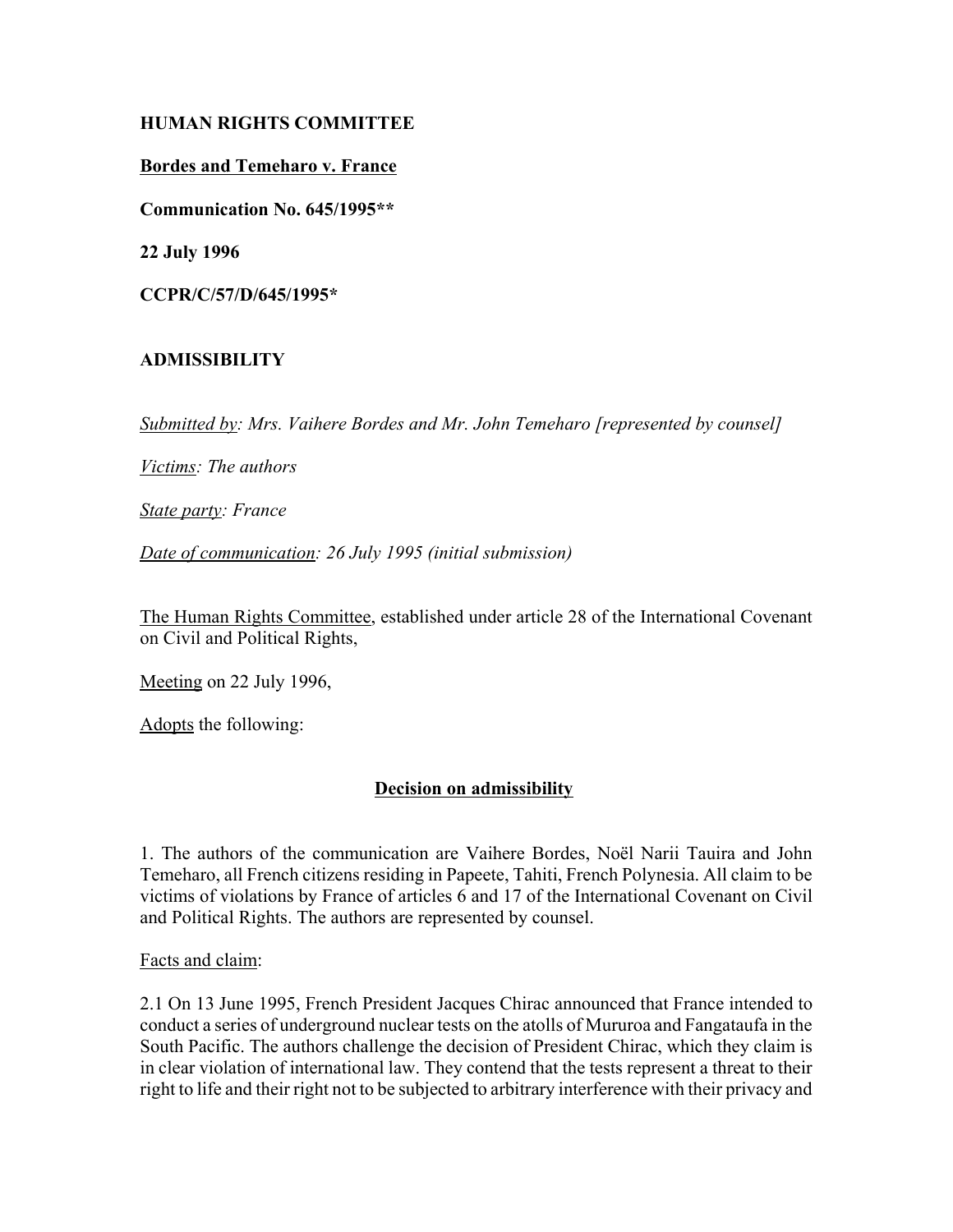their family life. After the submission of the communication, six underground nuclear tests were carried out between 5 September 1995 and the beginning of 1996. According to the State party, these underground tests would be the last to be carried out by France, as President Chirac has announced France's intention to accede to the Comprehensive Nuclear Test Ban Treaty, which is scheduled to be adopted in Geneva in late 1996.

2.2 The authors recall the General Comments of the Human Rights Committee on the right to life, in particular General Comment 14[23] on nuclear weapons, and add that numerous studies show the danger to life caused by nuclear tests, on account of the direct effects of the radiation on the health of individuals living in the test area, which manifests itself in an increased number of cancer and leukaemia cases, as well as genetical risks. Indirectly, human life is said to be threatened through the contamination of the food chain.

2.3 According to the authors, the French authorities have failed to take sufficient measures to protect their life and security. They claim that the authorities have not been able to show that the underground nuclear tests do not constitute a danger to the health of the inhabitants of the South Pacific and to the environment. They therefore request the Committee to ask France, under rule 86 of the rules of procedure, not to carry out any nuclear tests until an independent international commission has found that the tests are indeed without risks and do not violate any of the rights protected under the Covenant. Both during the 54th and 55th sessions, the Committee decided not to grant interim protection under rule 86.

2.4 With regard to the requirement of exhaustion of domestic remedies, the authors contend that because of the urgent nature of their cases, they cannot be expected to await the outcome of judicial procedures before the French tribunals. It is further argued that domestic remedies are ineffective in practice, and would fail to offer the authors any protection or any remedy.

#### State party's submission on the admissibility of the complaint:

3.1 In its submission under rule 91 of the rules of procedure, dated 22 January 1996, the State party challenges the admissibility of the communication on several grounds.

3.2 The State party argues that, in the first instance, the authors do not qualify as "victims" within the meaning of articles 1 and 2 of the Optional Protocol. In this context, it refers to the arguments developed in its submission to the European Commission of Human Rights in a case (No. 28024/95) virtually identical to that before the Committee introduced before that body. The State party provides a detailed description of the geology of the atoll of Mururoa, where most of the underground tests are carried out, and of the techniques developed for the conduct of the tests. These techniques, the State party notes, are designed to provide a maximum of security and to minimize the risks of radioactive contamination of the environment and atmosphere. It dismisses the authors' argument that earlier underground tests in the 1970s and incidents said to have occurred during those tests have led to fissures in the atoll's geology and, thereby, increases the risk of radiation escaping from the underground shafts where the nuclear devices are tested, through a process known as "venting".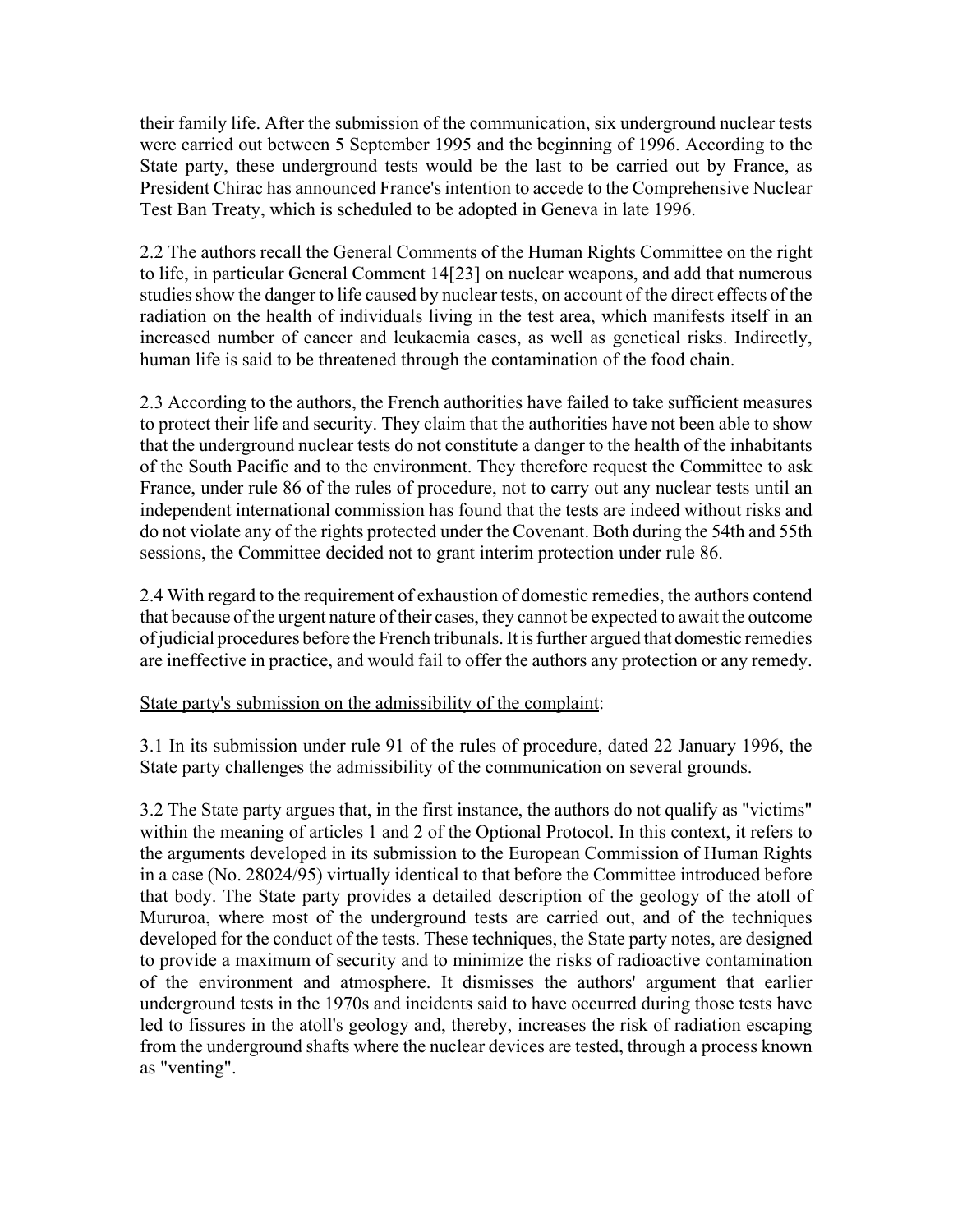3.3 The State party further rejects the argument that the tests expose the population of the islands surrounding the testing area to an increased risk of radiation. It recalls that the level of radioactivity at Mururoa is identical to that measured over and at other islands and atolls in the South Pacific and is, for example, less than that measured in metropolitan France: thus, the level of Caesium 137 measured in French Polynesia in 1994 was one third of the level measured in France and in the northern hemisphere at the same date where, it is noted, the emissions resulting from the nuclear accident which occurred at Tchernobyl (Ukraine) in 1985 are still clearly measurable.

3.4 Similar considerations apply to the alleged and expected contamination of the food chain through the nuclear tests. The State party refutes the authors' argument that they run a risk of contamination through consumption of agricultural products produced and fish caught in proximity of the testing area. It points out that all serious scientific studies on the environmental effects of underground nuclear tests have concluded that whatever radioactive elements reach the surface of the lagoon at Mururoa or Fangataufa, are subsequently diluted by the ocean to levels which are perfectly innocuous for the marine fauna and flora and, a fortiori, for human beings. In the same vein, the State party rejects as unfounded and unsubstantiated the authors' contention that the incidence of cases of cancer has risen in French Polynesia as a result of French nuclear tests in the area.

3.5 The State party notes that it has granted access to the testing area to several independent commissions of inquiry in the past, including, in 1982, a mission led by the internationally recognized vulcanologist Haroun Tazieff, in 1983, a mission of experts from New Zealand, Australia and Papua New Guinea, one by J. Y. Cousteau in 1987, etc. That the monitoring of the environmental effects of the tests carried out by the French authorities has been serious and of high quality has, inter alia, been confirmed by the Lawrence Livermore Laboratory (California) and the International Laboratory of Marine Radioactivity in Monaco.

3.6 In the light of the above, the State party affirms that the authors have failed to discharge the burden of proof that they are "victims" within the meaning of article 1 of the Optional Protocol. It notes that the authors cannot argue that the risk to which they might be exposed through the nuclear tests would be such as to render imminent a violation of their rights under articles 6 and 17 of the Covenant. Purely theoretical and hypothetical violations, however, do not suffice to make them "victims" within the meaning of the Optional Protocol.

3.7 Subsidiarily, the State party contends that the communication is inadmissible under article 5, paragraph 2(a), of the Optional Protocol, since two of the authors, Ms. Bordes and Mr. Tauira, are co-authors of the complaint which was placed before the European Commission of Human Rights and registered by that body in August 1995 (case No. 28204/95). The State party recalls its reservation to article 5, paragraph 2(a), pursuant to which the Committee "shall not have competence to consider a communication from an individual if the same matter is being examined or has already been considered under another procedure of international investigation or settlement". As the case which was examined by the European Commission and declared inadmissible on 4 December 1995 in fact concerned the alleged unlawfulness of the French nuclear tests and thus the "same matter", the Committee's competence in respect of the present case is said to be excluded.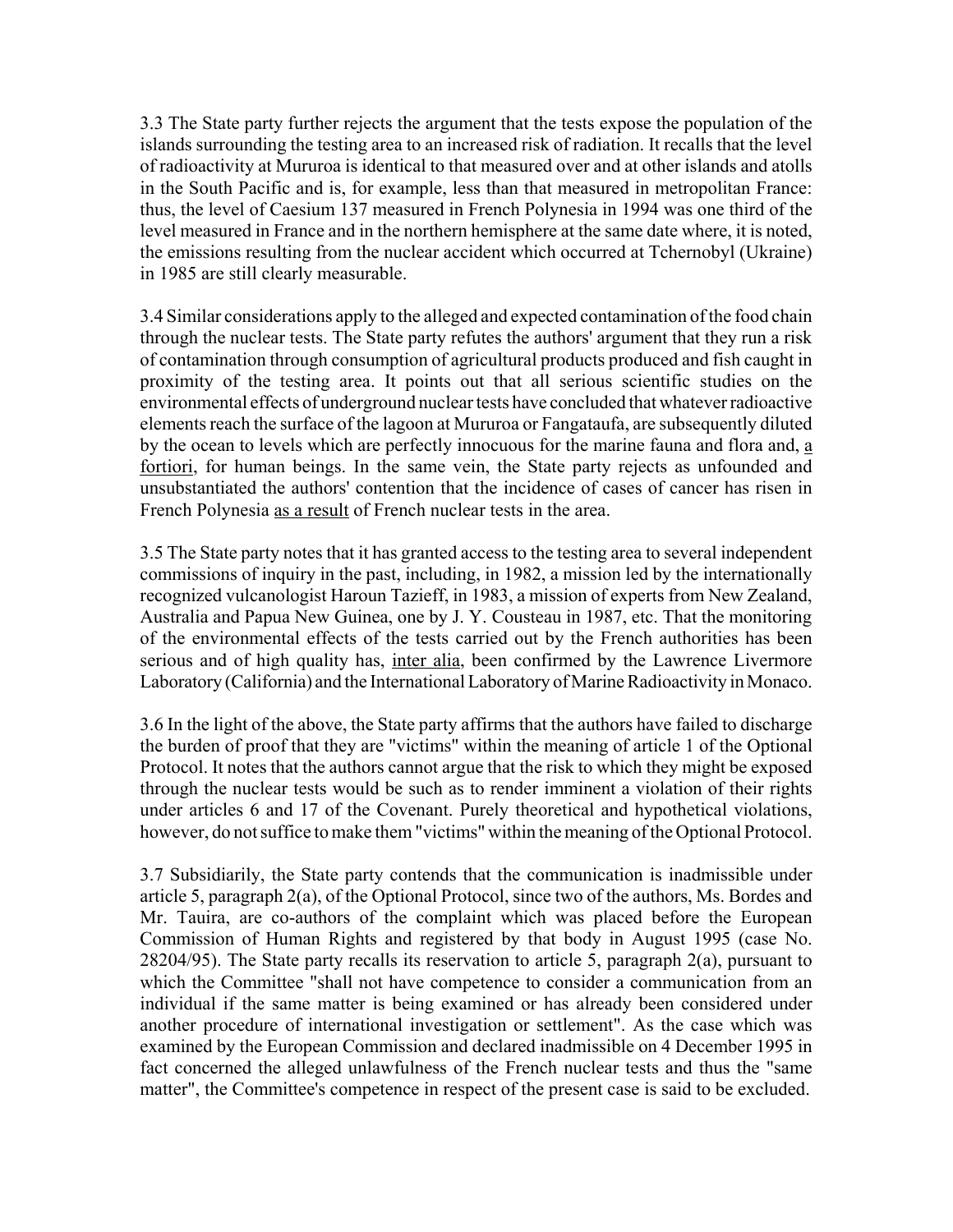3.8 Equally subsidiarily, the State party submits that the complaint is inadmissible on the basis of non-exhaustion of domestic remedies. It refers to its arguments developed before the European Commission of Human Rights on this point: thus, the authors could have filed a complaint before the Conseil d'État and argued that President Chirac's decision to resume nuclear tests constituted an abuse of (executive) power (... recours pour excès de pouvoir). Contrary to what the authors affirm, such a recourse could not a priori be deemed futile or ineffective. Furthermore, the State party notes that as the authors essentially invoke the potential risks which the tests entail for their health and the environment, they should have requested compensation from the competent authorities, which they failed to do. If their request had been rejected, they could have filed a complaint before the administrative tribunals, invoking the State's no fault responsibility (responsabilité sans faute).

3.9 Finally, the State submits that the authors' claim is incompatible ratione materiae with articles 6 and 17 of the Covenant. For the State party, article 6 only applies in the event of a real and immediate threat to the right to life, which presents itself with some degree of certainty; such is not the case in the authors' situation. Similar considerations apply to article 17, where the prohibited unlawful interference with private or family life is a real and effective interference, and not the risk of a purely hypothetical interference.

4.1 In her comments, dated 8 April 1996, counsel for the authors contends that the risk of adverse effects of the nuclear tests already carried out on the authors' life, health and environment is real and serious. She deplores the absence of an independent international investigation into the impacts of the programmed and concluded tests. She criticizes the lack of transparency of the French authorities, which are said to even misrepresent the true number of underground nuclear tests carried out on Mururoa and Fangataufa since the 1970s. She further points out that even the reports invoked by the State party itself (see paragraph 3.5 above) contain passages which caution that the danger of escape of radioactive particles (Caesium 134, Iodium 131) from the underground shafts and consequently contamination of the atmosphere is real; however, the State party has chosen to invoke only those conclusions favourable to its position.

4.2 Counsel argues that the tests do have adverse impacts on the marine environment in the testing area, and from there have repercussions on the whole region's ecosystem, by propagation of radiation through the food chain (especially fish). She notes that a July 1995 report prepared by Médecins Sans Frontières rightly criticizes the absence of medical supervision of the population of French Polynesia in the aftermath of the nuclear tests.

4.3 It is submitted that the nuclear tests carried out will, with some degree of probability, increase the incidence of cases of cancer among inhabitants of French Polynesia. Counsel concedes that it is too early to gauge the extent of the contamination of the ecosystem, the marine environment and the food chain by radiation, as cancers may take 10 to 30 years to develop and manifest themselves; the same is true for genetical malformations. She notes that some reports have revealed the presence of Iodium 131 in significant quantities in the lagoon of Mururoa after the tests, and surmises that the discovery of Caesium 134 in the lagoon's waters is an indicator of the leaky nature of the underground shafts, from which more radioactivity is likely to escape in the future. Finally, negative effects are expected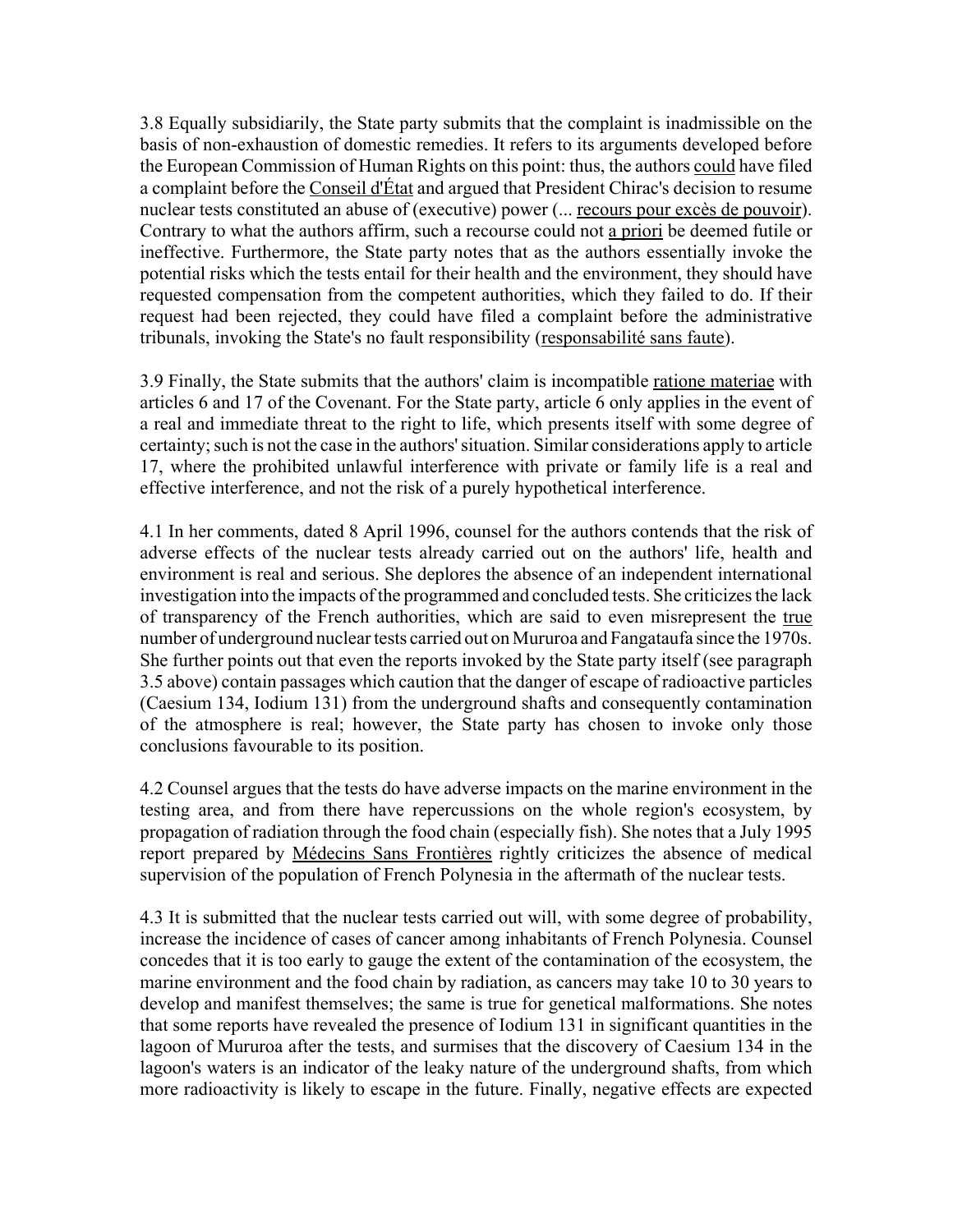from the poisoning of fish in the South Pacific by a toxic substance found on algae growing on dead coral reefs, and which trigger a disease known as ciguatera; there is said to be a correlation between the conduct of nuclear tests in the South Pacific and the increase in poisoning of fish and of human beings by ciguatera.

4.4 On the basis of the above, counsel argues that the authors <u>do</u> qualify as victims within the meaning of article 1 of the Optional Protocol. The risks to the health of Mr. Temeharo and Ms. Bordes are said to be significant, clearly exceeding the threshold of purely hypothetical threats. The evaluation of the threats to the authors' rights under articles 6 and 17 can only be, according to counsel, made during evaluation of the merits of the authors' claims. For purposes of admissibility, the burden of proof is said to have been discharged, as the authors have made prima facie substantiated allegations.

4.5 Counsel denies that the communication is inadmissible under article 5, paragraph 2(a), of the Optional Protocol. She notes that Ms. Bordes withdrew her complaint from the European Commission of Human Rights by letter of 17 August 1995; conversely, Mr. Tauira withdrew his complaint from consideration by the Human Rights Committee by letter of 18 August 1995. Counsel further contends that the French reservation to article 5, paragraph 2(a), of the Optional Protocol, is inapplicable in the present case: in this context, she affirms that the reservation only applies if the "same matter" has been the subject of a decision on the merits by another instance of international investigation or settlement. In the instant case, the European Commission of Human Rights declared the case presented to it inadmissible, without entering into a debate on the merits of the authors' claims.

4.6 Counsel submits that the authors should be deemed to have complied with the requirement of exhaustion of domestic remedies, since available judicial remedies are clearly ineffective. In this context, she notes that President Chirac's decision to resume nuclear tests in the South Pacific is not susceptible of judicial control: this is said to be confirmed by the jurisprudence of the French Conseil d'État, the highest administrative tribunal. Thus, in a judgment handed down in 1975<sup> $1$ </sup>, the Conseil d'État had already held that the establishment of a security zone around the nuclear testing areas in the South Pacific were governmental decisions ("acte de gouvernement") which could not be dissociated from France's international relations and were not susceptible of control by national tribunals. The same considerations are applicable to the present case. Counsel further notes that the French section of Greenpeace challenged the resumption of nuclear tests before the Conseil d'État: by judgment of 29 September 1995, the Conseil d'État dismissed the complaint, on the basis of the "act of government" theory 2.

4.7 Counsel reiterates that the authors' complaints are compatible ratione materiae with articles 6 and 17 of the Covenant. As far as article 6 is concerned, she recalls that the Human Rights Committee has consistently, including in General Comment 6[16] on article 6, argued that the right to life must not be interpreted restrictively, and that States should adopt positive measures to protect this right. In the context of examination of periodic State reports, for example, the Committee has frequently enquired into States parties' policies relating to measures to reduce infant mortality or improve life expectancy and policies relating to the protection of the environment or of public health. Counsel emphasizes that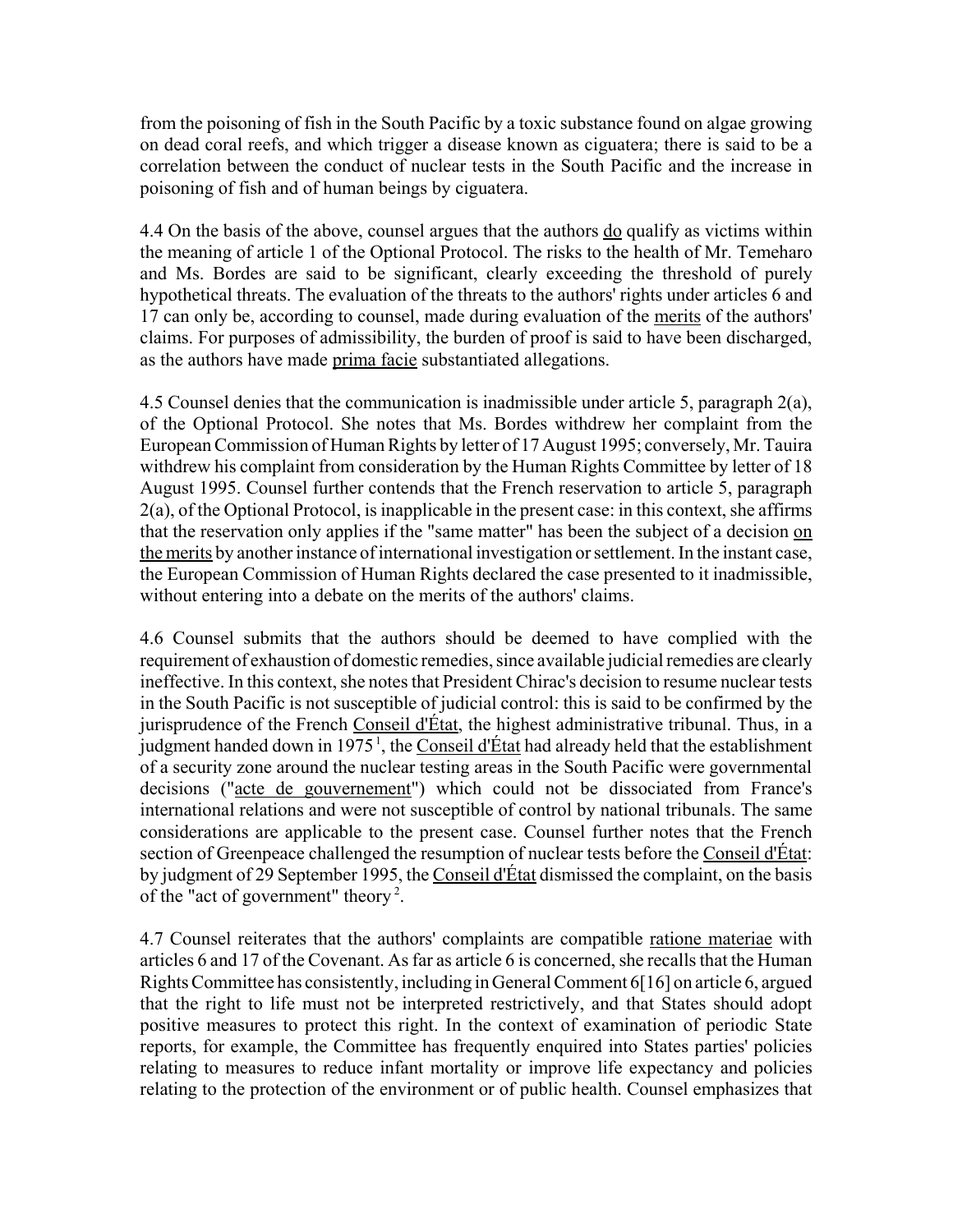the Committee itself has stated, in its General Comment 14[21] of 2 November 1984, that the development, testing, possession and deployment of nuclear weapons constitutes one of the most serious threats to the right to life.

4.8 As far as the authors' claim under article 17 is concerned, counsel notes that the risks to the authors' family life are real: thus, the danger that they loose a member of their family through cancer, leukaemia, ciguatera, etc., increases as long as measures are not taken to prevent the escape of radioactive material set free by the underground tests into the atmosphere and environment. This is said to constitute an unlawful interference with the authors' right to their family life.

# Issues and proceedings before the Committee:

5.1 Before considering any claims contained in a communication, the Human Rights Committee must, in accordance with rule 87 of its rules of procedure, decide whether or not it is admissible under the Optional Protocol to the Covenant.

5.2 The Committee notes that Mr. Tauira withdrew his communication from consideration by the Committee by letter dated 18 August 1995, so as to enable him to present his case to the European Commission of Human Rights. In his respect, therefore, the Committee discontinues consideration of his complaint. Conversely, Ms. Bordes withdrew her application to the European Commission by telefax of 17 August 1995, before any decision was adopted by the European Commission of Human Rights. Given, therefore, that the authors of the case which was before the European Commission and of the present case are not identical, the Committee need not examine whether the French reservation to article 5, paragraph 2(a), of the Optional Protocol, applies in the present case.

5.3 In the initial communication, the authors challenge President Chirac's decision to resume nuclear underground tests on Mururoa and Fangataufa as a violation of their rights under articles 6 and 17 of the Covenant. In subsequent letters, they reformulate their claim in that the actual conduct of tests has increased the risks to their lives and for their families.

5.4 The Committee has noted the State party's contention that the authors do not qualify as "victims" within the meaning of article 1 of the Optional Protocol. It recalls that for a person to claim to be a victim of a violation of a right protected by the Covenant, he or she must show either that an act or omission of a State party has already adversely affected his or her enjoyment of such right, or that there is a real threat of such result<sup>3</sup>.

5.5 The issue in the present case therefore is whether the announcement and subsequent conduct of underground nuclear tests by France on Mururoa and Fangataufa resulted in a violation of their right to life and their right to their family life, specific to Ms. Bordes and Mr. Temeharo, or presented an imminent threat to their enjoyment of such rights. The Committee observes that, on the basis of the information presented by the parties, the authors have not substantiated their claim that the conduct of nuclear tests between September 1995 and the beginning of 1996 did not place them in a position in which they could justifiably claim to be victims whose right to life and to family life was then violated or was under a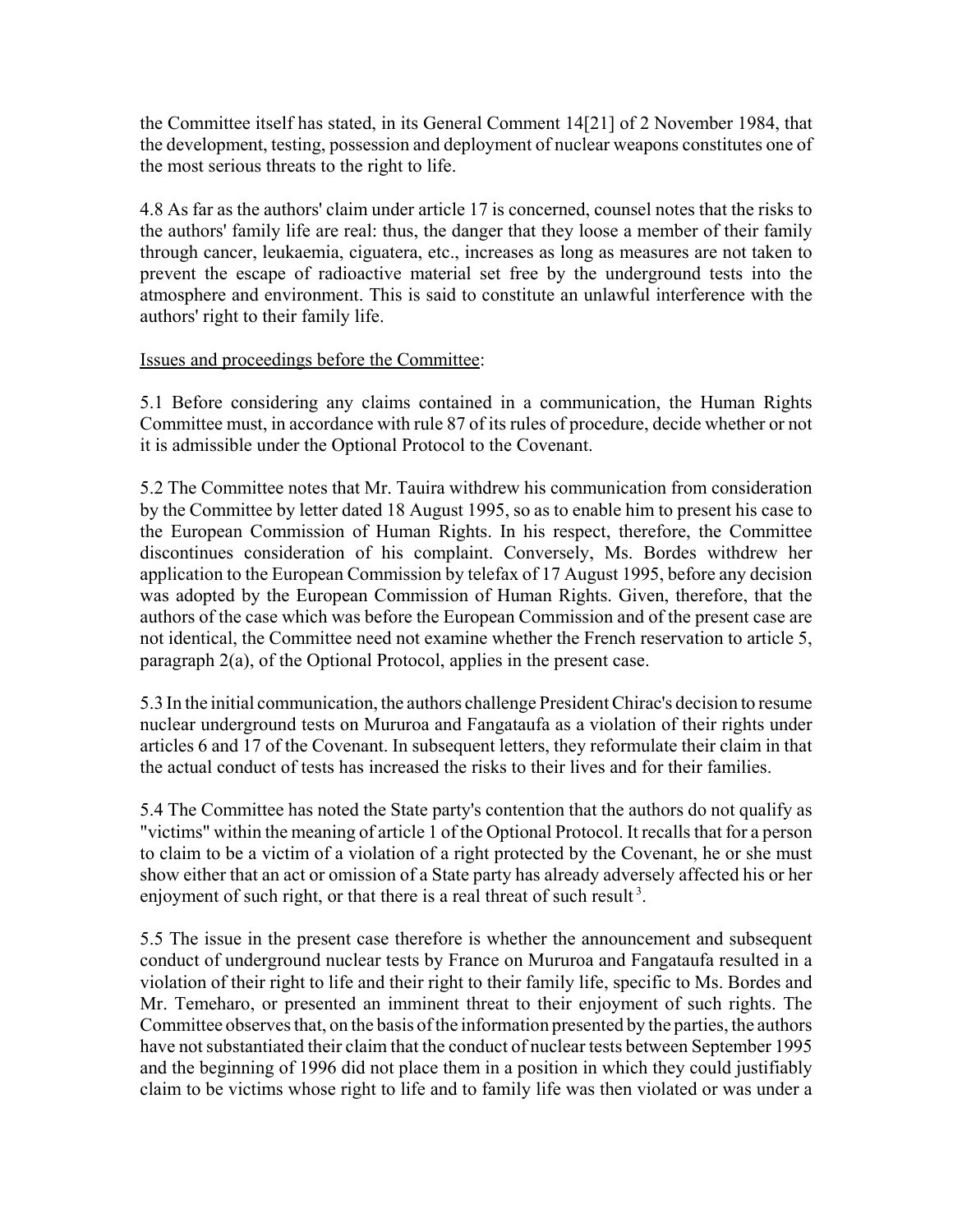real threat of violation.

5.6 Finally, as to the authors' contention that the nuclear tests will further deteriorate the geological structure of the atolls on which the tests are carried out, further fissurate the limestone caps of the atolls, etc., and thereby increase the likelihood of an accident of catastrophic proportions, the Committee notes that this contention is highly controversial even in concerned scientific circles; it is not possible for the Committee to ascertain its validity or correctness.

5.7 On the basis of the above considerations and after careful examination of the arguments and materials before it, the Committee is not satisfied that the authors can claim to be victims within the meaning of article 1 of the Optional Protocol.

5.8 In the light of the above, the Committee need not address the other inadmissibility grounds that have been adduced by the State party.

5.9 Although the authors have not shown that they are "victims" within the meaning of article 1 of the Optional Protocol, the Committee wishes to reiterate, as it observed in its General Comment 14[23], that "it is evident that the designing, testing, manufacture, possession and deployment of nuclear weapons are among the greatest threats to the right to life which confront mankind today" 4.

6. The Human Rights Committee therefore decides:

(a) that the communication is inadmissible under article 1 of the Optional Protocol;

(b) that this decision shall be communicated to the State party, to the authors and to their counsel.

[Adopted in English, French and Spanish, the English text being the original version. Subsequently to be issued also in Arabic, Chinese and Russian as part of the Committee's annual report to the General Assembly.]

# Footnotes

\*/ Made public by decision of the Human Rights Committee.

\*\*/ Pursuant to rule 85 of the rules of procedure, Committee member Christine Chanet did not participate in the examination of the present communication.

1/ Judgment in the case of Sieur Paris de Bollardière, 11 July 1975.

2/ Association Greenpeace France, judgment of 29 September 1995.

3/ See, e.g., decision on communication No. 429/1990 ( $E$ .W. et al. v. the Netherlands),